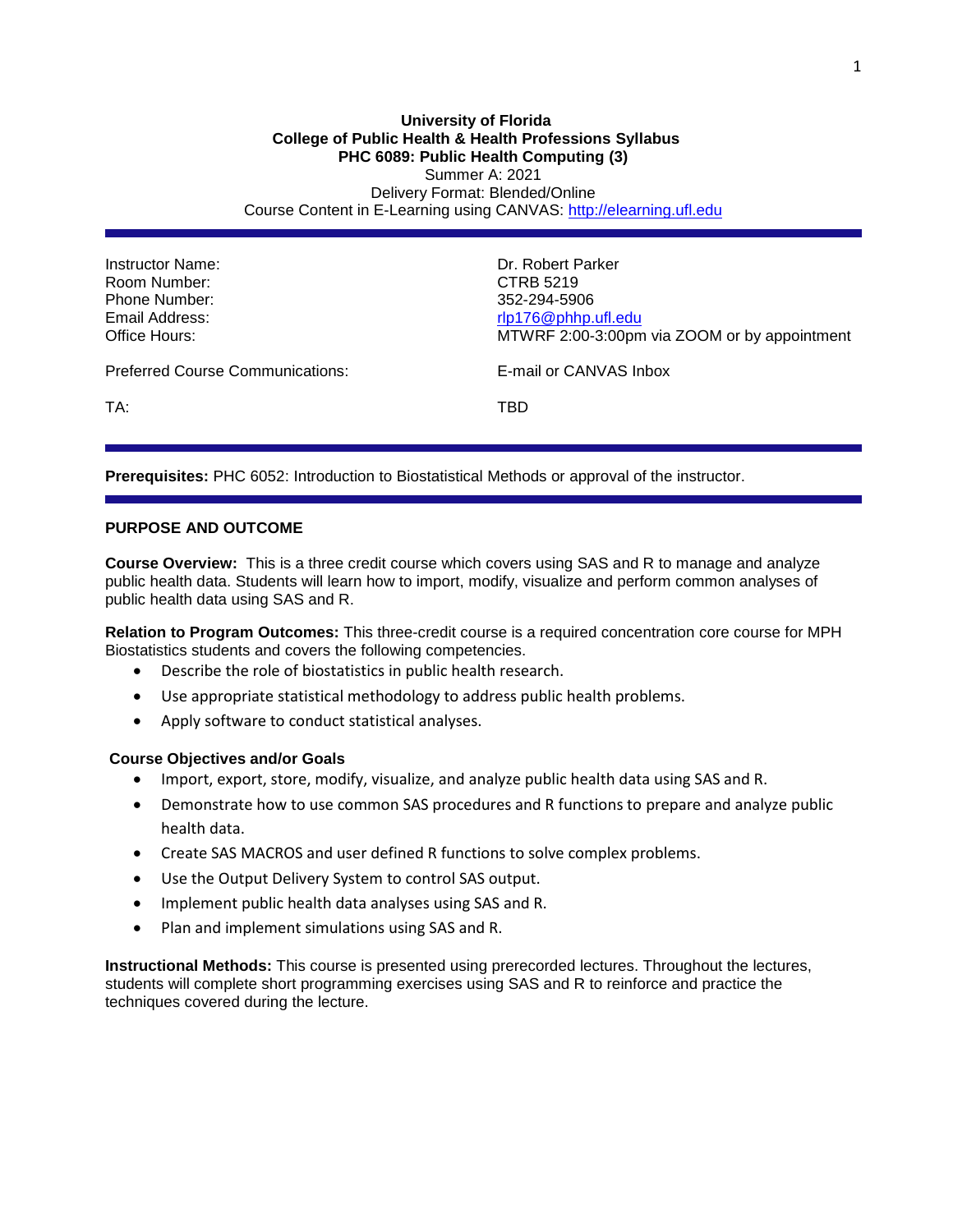# **DESCRIPTION OF COURSE CONTENT**

### **Course Schedule**

| Week           | Date(s)        | Topic(s)                                               | Assignments Due        |
|----------------|----------------|--------------------------------------------------------|------------------------|
| 1              | 5/10 to 5/11   | Intro to R and Rstudio, Basic R, and Data Input/Output |                        |
| 1              | 5/12 to 5/13   | Subsetting Data in R, Data Summarization, and Basic    | Homework $1 - R$       |
|                |                | Plotting                                               | Due 5/18               |
|                |                |                                                        |                        |
| $1 - 2$        | 5/14 to 5/17   | Data Classes and Data Cleaning                         |                        |
| $\overline{2}$ | 5/18 to 5/19   | Manipulating Data in R and Data Visualization          | Homework $2 - R$       |
|                |                |                                                        | Due 5/21               |
| $\overline{2}$ | 5/20 to 5/21   | Loops, Functions, and Statistical Analysis             | R Project Proposal     |
|                |                |                                                        | $-$ Due $5/25$         |
| 3              | 5/24 to 5/25   | Simulations, and Reports with Rmarkdown and Knitr      | Homework $3 - R$       |
|                |                |                                                        | Due 5/28               |
| 3              | 5/26 to 5/28   | Shiny (optional) and R Project                         | R Project Due 6/4      |
| 4              | $6/1$ to $6/2$ | Introduction to SAS                                    |                        |
|                |                |                                                        |                        |
| $\overline{4}$ | $6/3$ to $6/4$ | Subsetting Data and Data Summarization in SAS          | Homework 4 - SAS       |
|                |                |                                                        | Due 6/9                |
| 5              | $6/7$ to $6/9$ | Formats, Functions, and Data Cleaning in SAS           |                        |
|                |                |                                                        |                        |
| 5              | 6/10 to 6/11   | Data Manipulation and the Output Delivery System in    | Homework 5 - SAS       |
|                |                | <b>SAS</b>                                             | Due 6/15               |
|                |                |                                                        |                        |
| 6              | 6/14 to 6/15   | <b>Statistical Analysis in SAS and Macros</b>          |                        |
|                |                |                                                        |                        |
| 6              | 6/16           | Simulations in SAS                                     | Homework 6 - SAS       |
|                |                |                                                        | Due 6/17               |
| 6              | 6/17 to 6/18   | PROC SQL (optional) and SAS Project                    | <b>SAS Project Due</b> |
|                |                |                                                        | 6/18                   |

# \***Holidays: Memorial Day – May 31**

**Course Materials and Technology:** All students must have access to a computer in class with SAS 9.3 or higher installed and the ability to run R 4 or higher. See <http://software.ufl.edu/agreements/sas/student/> for SAS program purchase information and online documents. Computing requirements can be found at [http://mph.ufl.edu/current-students/student-essentials/technology-requirements/.](http://mph.ufl.edu/current-students/student-essentials/technology-requirements/)

There is no single textbook that covers the material in this course. Listed below are a few suggested references for programming and statistical analyses using SAS and R. These books are available for free as electronic e-books as part of library holdings.

- The Little SAS Book: A Primer 5<sup>th</sup> ed., by Lora Delwiche and Susan Slaughter, SAS Institute: Cary, NC (2012). Available for free through the [UF library](http://lp.hscl.ufl.edu/login?url=http://search.ebscohost.com/login.aspx?direct=true&AuthType=ip,uid&db=cat04364a&AN=ufl.032869376&site=eds-live)
- Learning SAS by Example, by Ron Cody, SAS Institute: Cary, NC (2007). Available for free through the [UF library.](http://lp.hscl.ufl.edu/login?url=http://search.ebscohost.com/login.aspx?direct=true&AuthType=ip,uid&db=cat04364a&AN=ufl.020202879&site=eds-live)
- The Book of R: A First Course in Programming and Statistics, by Tilman M. Davies, No Starch Press: San Francisco (2016). Available for free through th[e UF library](http://lp.hscl.ufl.edu/login?url=http://search.ebscohost.com/login.aspx?direct=true&AuthType=ip,uid&db=cat04364a&AN=ufl.035854968&site=eds-live)

For technical support for this class, please contact the UF Help Desk at: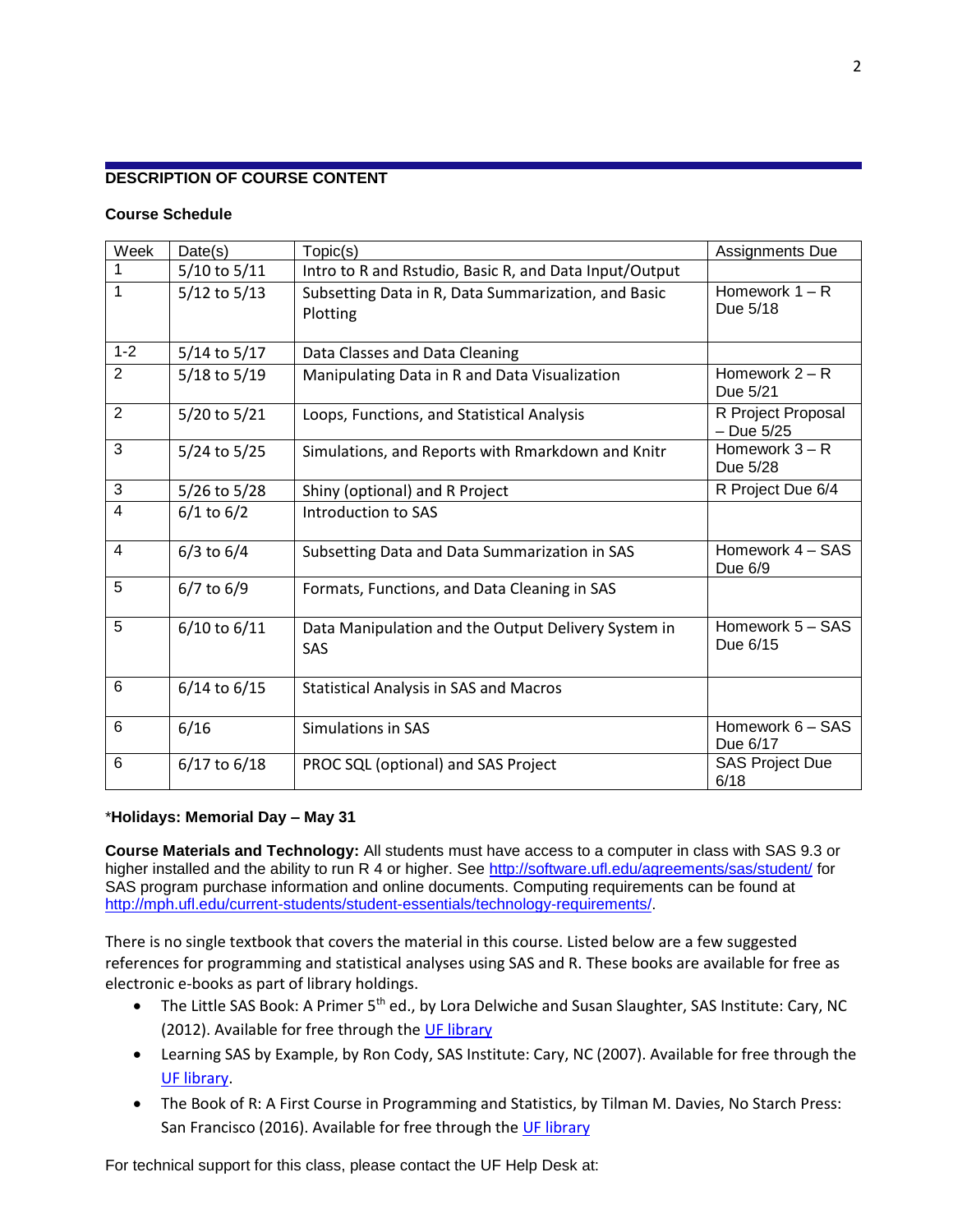- [Learning-support@ufl.edu](file:///C:/Users/hackg/Desktop/Learning-support@ufl.edu)
- (352) 392-HELP select option 2
- <https://lss.at.ufl.edu/help.shtml>

# **ACADEMIC REQUIREMENTS AND GRADING**

# **Assignments**

Grades will be based on homeworks and projects.

- **Homework** assignments will be assigned every 4-5 days. The homeworks are short programming exercises using the SAS/R skills covered during the previous weeks. Homework will be graded for accuracy in completing the assigned programming task. Late submissions will result in a 10% point deduction. No assignments will be accepted more than 1 day late without prior approval from the instructor. You will have 1 drop grade.
- **SAS and R projects** will be completed by each students. These projects will consist of code examples with output to demonstrate the skills learned during the course applied to a dataset chosen by the student. A grading rubric will be provided with the project assignment.

### **Grading**

| Requirement        | % of final grade |
|--------------------|------------------|
| <b>Homeworks</b>   | 50%              |
| <b>R</b> Project   | 25%              |
| <b>SAS Project</b> | 25%              |

Point system used (i.e., how do course points translate into letter grades).

#### **Example:**

| <b>Points</b><br>earned | 93-<br>100 | $90 -$<br>92 | $87 -$<br>89 | 83-<br>86 | 80-<br>82 | 77-<br>79 | 73-<br>76 | 70-<br>72              | $67 -$<br>69 | 63-<br>66 | 60-<br>62 | <b>Below</b><br>60 |
|-------------------------|------------|--------------|--------------|-----------|-----------|-----------|-----------|------------------------|--------------|-----------|-----------|--------------------|
|                         |            |              |              |           |           |           |           |                        |              |           |           |                    |
| Letter<br>Grade         | A          | $A-$         | $B+$         | В         | Β         | U"        | ັ         | $\sim$<br>$\mathbf{v}$ |              | ◡         | −<br>∙ש   | -                  |

Please be aware that a C- is not an acceptable grade for graduate students. The GPA for graduate students must be 3.0. in all 5000 level courses and above to graduate. A grade of C counts toward a graduate degree only if a sufficient number of credits in courses numbered 5000 or higher have been earned with a B+ or higher.

| Letter<br>Grade        | Δ   | А-   | B+   | В   | B-   | C+   | $\hat{\phantom{a}}$ | $\bullet$ | D+  | D    | D-   |     | <b>WF</b> |     | <b>NG</b> |     |
|------------------------|-----|------|------|-----|------|------|---------------------|-----------|-----|------|------|-----|-----------|-----|-----------|-----|
| Grade<br><b>Points</b> | 4.0 | 3.67 | 3.33 | 3.0 | 2.67 | 2.33 | 2.0                 | .67       | .33 | ں. ا | 0.67 | 0.0 | 0.0       | v.v | 0.0       | v.v |

More information on the UF grading policy may be found at: <http://gradcatalog.ufl.edu/content.php?catoid=10&navoid=2020#grades>

#### **Policy Related to Make up Exams or Other Work**

Students are allowed to make up work ONLY as the result of excused absences consistent with the College policy. Work missed for excused absences will be accepted for full credit, but work missed for any other reason will receive a grade of zero.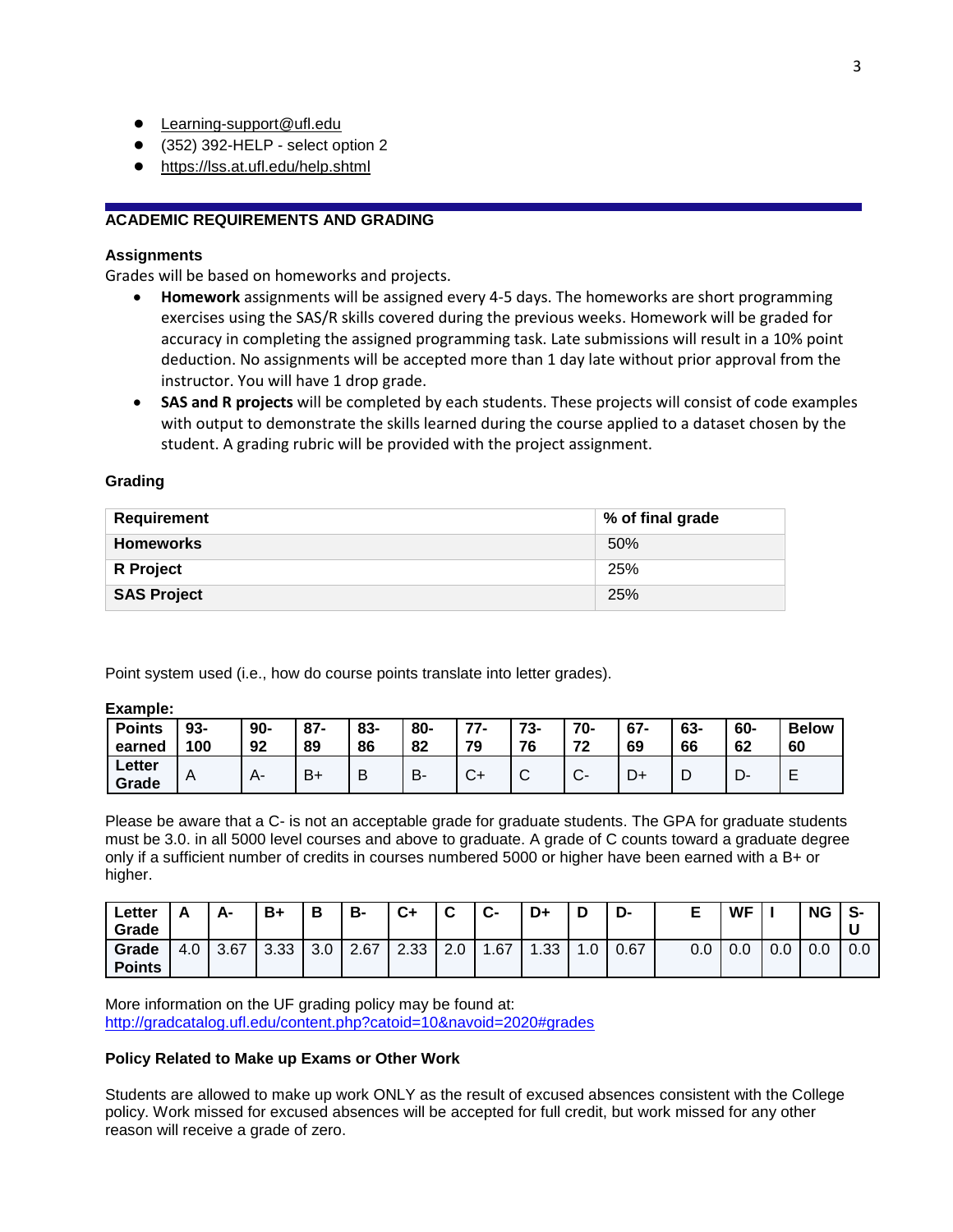Any requests for make-ups due to technical issues MUST be accompanied by the ticket number received from LSS when the problem was reported to them. The ticket number will document the time and date of the problem. You MUST e-mail me within 24 hours of the technical difficulty if you wish to request a make-up.

#### **Policy Related to Required Class Attendance**

Class attendance is mandatory. Excused absences must be consistent with university policies in the Graduate Catalog [\(http://gradcatalog.ufl.edu/content.php?catoid=10&navoid=2020#attendance\)](http://gradcatalog.ufl.edu/content.php?catoid=10&navoid=2020#attendance) and require appropriate documentation. Excused absences should be communicated to the instructor prior to missed class days when possible. UF rules require attendance during the first two course sessions. Regardless of attendance, students are responsible for all materials presented in class and meeting the scheduled due dates for class assignments. Finally, students should preview the currently assigned materials prior to the class meetings, and be prepared to discuss the material. Please note all faculty are bound by the UF policy for excused absences.

### **STUDENT EXPECTATIONS, ROLES, AND OPPORTUNITIES FOR INPUT**

#### **Expectations Regarding Course Behavior**

**Communication Guidelines:** Questions about the course should be during class or office hours, through email or the CANVAS Inbox.

#### **Academic Integrity**

Students are expected to act in accordance with the University of Florida policy on academic integrity. As a student at the University of Florida, you have committed yourself to uphold the Honor Code, which includes the following pledge:

#### "**We, the members of the University of Florida community, pledge to hold ourselves and our peers to the highest standards of honesty and integrity**."

You are expected to exhibit behavior consistent with this commitment to the UF academic community, and on all work submitted for credit at the University of Florida, the following pledge is either required or implied:

#### **"On my honor, I have neither given nor received unauthorized aid in doing this assignment."**

It is your individual responsibility to know and comply with all university policies and procedures regarding academic integrity and the Student Honor Code. Violations of the Honor Code at the University of Florida will not be tolerated. Violations will be reported to the Dean of Students Office for consideration of disciplinary action. For additional information regarding Academic Integrity, please see Student Conduct and Honor Code or the Graduate Student Website for additional details:

<https://www.dso.ufl.edu/sccr/process/student-conduct-honor-code/> <http://gradschool.ufl.edu/students/introduction.html>

Please remember cheating, lying, misrepresentation, or plagiarism in any form is unacceptable and inexcusable behavior.

### **Online Faculty Course Evaluation Process**

Students are expected to provide professional and respectful feedback on the quality of instruction in this course by completing course evaluations online via GatorEvals. Guidance on how to give feedback in a professional and respectful manner is available at [https://gatorevals.aa.ufl.edu/students/.](https://gatorevals.aa.ufl.edu/students/) Students will be notified when the evaluation period opens, and can complete evaluations through the email they receive from GatorEvals, in their Canvas course menu under GatorEvals, or via [https://ufl.bluera.com/ufl/.](https://urldefense.proofpoint.com/v2/url?u=https-3A__ufl.bluera.com_ufl_&d=DwMFAg&c=sJ6xIWYx-zLMB3EPkvcnVg&r=y2HjEMjRMHJhfdvLrqJZlYczRsfp5e4TfQjHuc5rVHg&m=WXko6OK_Ha6T00ZVAsEaSh99qRXHOgMNFRywCoehRho&s=itVU46DDJjnIg4CW6efJOOLgPjdzsPvCghyfzJoFONs&e=) Summaries of course evaluation results are available to students at [https://gatorevals.aa.ufl.edu/public-results/.](https://gatorevals.aa.ufl.edu/public-results/)

#### **Policy Related to Guests Attending Class:**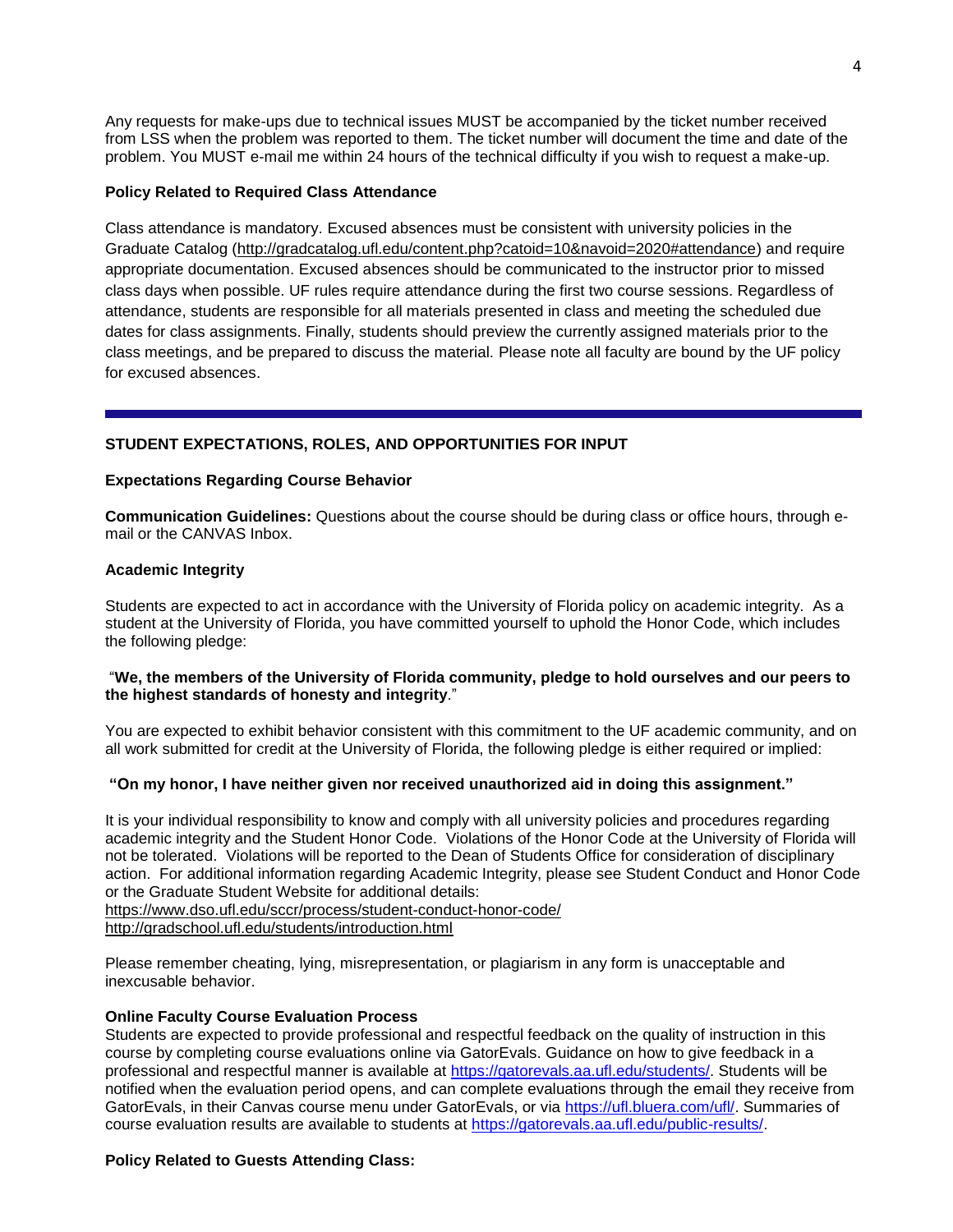Only registered students are permitted to attend class. However, we recognize that students who are caretakers may face occasional unexpected challenges creating attendance barriers. Therefore, by exception, a department chair or his or her designee (e.g., instructors) may grant a student permission to bring a guest(s) for a total of two class sessions per semester. This is two sessions total across all courses. No further extensions will be granted. Please note that guests are **not** permitted to attend either cadaver or wet labs. Students are responsible for course material regardless of attendance. For additional information, please review the Classroom Guests of Students policy in its entirety. Link to full policy: <http://facstaff.phhp.ufl.edu/services/resourceguide/getstarted.htm>

#### **On Campus Face-to-Face**

We will have face-to-face instructional sessions to accomplish the student learning objectives of this course. In response to COVID-19, the following policies and requirements are in place to maintain your learning environment and to enhance the safety of our in-classroom interactions.

- You are required to wear approved face coverings at all times during class and within buildings. Following and enforcing these policies and requirements are all of our responsibility. Failure to do so will lead to a report to the Office of Student Conduct and Conflict Resolution.
- This course has been assigned a physical classroom with enough capacity to maintain physical distancing (6 feet between individuals) requirements. Please utilize designated seats and maintain appropriate spacing between students. Please do not move desks or stations.
- Sanitizing supplies are available in the classroom if you wish to wipe down your desks prior to sitting down and at the end of the class.
- Follow your instructor's guidance on how to enter and exit the classroom. Practice physical distancing to the extent possible when entering and exiting the classroom.
- If you are experiencing COVID-19 symptoms [\(https://www.cdc.gov/coronavirus/2019-ncov/symptoms](https://urldefense.proofpoint.com/v2/url?u=https-3A__www.cdc.gov_coronavirus_2019-2Dncov_symptoms-2Dtesting_symptoms.html&d=DwMFaQ&c=sJ6xIWYx-zLMB3EPkvcnVg&r=2eqnalQIUE0hidnDPZGPPg&m=wMxzNN5yzS4aCabR9rleZtoPi63GZgYCd_AAluVIC6A&s=oJ4khddXMzhMscczQdr_FjKeCOf4o2x-Fy9V9TAfSIw&e=)[testing/symptoms.html\)](https://urldefense.proofpoint.com/v2/url?u=https-3A__www.cdc.gov_coronavirus_2019-2Dncov_symptoms-2Dtesting_symptoms.html&d=DwMFaQ&c=sJ6xIWYx-zLMB3EPkvcnVg&r=2eqnalQIUE0hidnDPZGPPg&m=wMxzNN5yzS4aCabR9rleZtoPi63GZgYCd_AAluVIC6A&s=oJ4khddXMzhMscczQdr_FjKeCOf4o2x-Fy9V9TAfSIw&e=), please use the UF Health screening system [\(https://coronavirus.ufhealth.org/screen-test-protect/covid-19-exposure-and-symptoms-who-do-i-call](https://coronavirus.ufhealth.org/screen-test-protect/covid-19-exposure-and-symptoms-who-do-i-call-if/)[if/\)](https://coronavirus.ufhealth.org/screen-test-protect/covid-19-exposure-and-symptoms-who-do-i-call-if/) and follow the instructions on whether you are able to attend class.
	- **EXP** Course materials will be provided to you with an excused absence, and you will be given a reasonable amount of time to make up work [\(https://catalog.ufl.edu/UGRD/academic](https://catalog.ufl.edu/UGRD/academic-regulations/attendance-policies/)[regulations/attendance-policies/\)](https://catalog.ufl.edu/UGRD/academic-regulations/attendance-policies/).

#### **Online Synchronous Sessions:**

Our class sessions may be audio visually recorded for students in the class to refer back and for enrolled students who are unable to attend live. Students who participate with their camera engaged or utilize a profile image are agreeing to have their video or image recorded. If you are unwilling to consent to have your profile or video image recorded, be sure to keep your camera off and do not use a profile image. Likewise, students who un-mute during class and participate orally are agreeing to have their voices recorded. If you are not willing to consent to have your voice recorded during class, you will need to keep your mute button activated and communicate exclusively using the "chat" feature, which allows students to type questions and comments live. The chat will not be recorded or shared. As in all courses, unauthorized recording and unauthorized sharing of recorded materials is prohibited.

### **SUPPORT SERVICES**

#### **Accommodations for Students with Disabilities**

If you require classroom accommodation because of a disability, it is strongly recommended you register with the Dean of Students Office [http://www.dso.ufl.edu](http://www.dso.ufl.edu/) within the first week of class or as soon as you believe you might be eligible for accommodations. The Dean of Students Office will provide documentation of accommodations to you, which you must then give to me as the instructor of the course to receive accommodations. Please do this as soon as possible after you receive the letter. Students with disabilities should follow this procedure as early as possible in the semester. The College is committed to providing reasonable accommodations to assist students in their coursework.